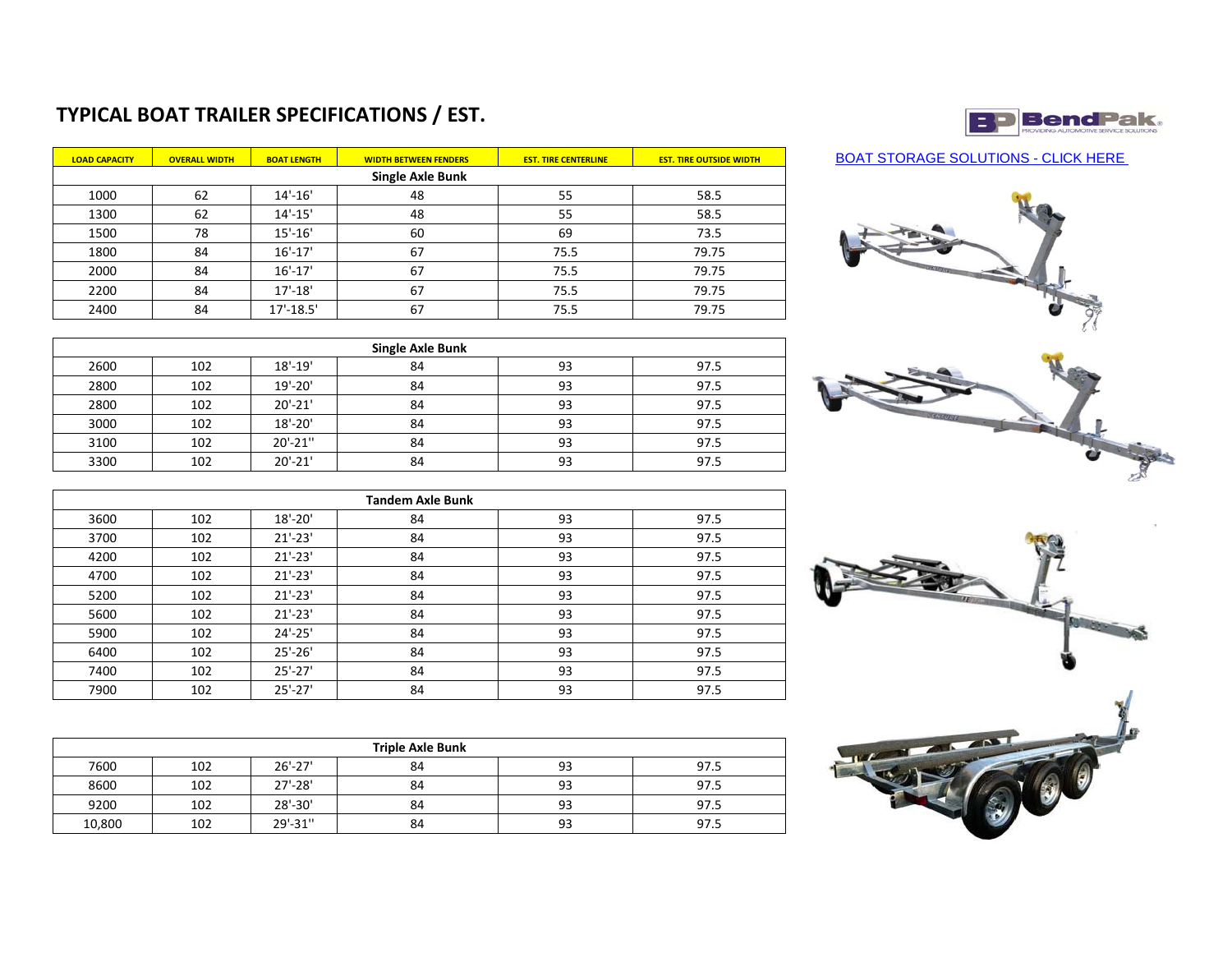|  | <b>BendPak</b> |
|--|----------------|
|  |                |
|  |                |
|  |                |







| <b>LOAD CAPACITY</b> | <b>OVERALL WIDTH</b>          | <b>BOAT LENGTH</b> | <b>WIDTH BETWEEN FENDERS</b> | <b>EST. TIRE CENTERLINE</b> | <b>EST. TIRE OUTSIDE WIDTH</b> |  |  |
|----------------------|-------------------------------|--------------------|------------------------------|-----------------------------|--------------------------------|--|--|
|                      | <b>Watercraft Single Axle</b> |                    |                              |                             |                                |  |  |
| 1200                 | 62                            | $-10'$             | 50                           | 56                          | 59<br>ر ر                      |  |  |

| $\ddot{\phantom{0}}$<br>--<br>` Axle<br>. Single |                        |              |           |     |                |  |
|--------------------------------------------------|------------------------|--------------|-----------|-----|----------------|--|
| 2000                                             | 10 <sup>4</sup><br>TOT | $-10$<br>$-$ | י כ<br>Λ₽ | n - | -- -<br>ر. ، ر |  |

| <b>Single Axle Rollers</b> |    |               |    |      |       |  |  |
|----------------------------|----|---------------|----|------|-------|--|--|
| 1550                       | 78 | $15' - 16'$   | 60 | 69   | 73.5  |  |  |
| 1850                       | 84 | $16' - 17'$   | 67 | 75.5 | 79.75 |  |  |
| 2050                       | 84 | $16' - 17'$   | 67 | 75.5 | 79.75 |  |  |
| 2250                       | 84 | $17' - 18'$   | 67 | 75.5 | 79.75 |  |  |
| 2450                       | 88 | $17' - 18.5'$ | 67 | 77.5 | 82.75 |  |  |

| <b>Single Axle Rollers</b> |     |              |    |    |      |  |
|----------------------------|-----|--------------|----|----|------|--|
| 2650                       | 102 | $18' - 19'$  | 84 | 93 | 97.5 |  |
| 2850                       | 102 | $19' - 20'$  | 84 | 93 | 97.5 |  |
| 2850                       | 102 | $20' - 21'$  | 84 | 93 | 97.5 |  |
| 3050                       | 102 | $18' - 20'$  | 84 | 93 | 97.5 |  |
| 3150                       | 102 | $20' - 21''$ | 84 | 93 | 97.5 |  |
| 3350                       | 102 | $20' - 21'$  | 84 | 93 | 97.5 |  |